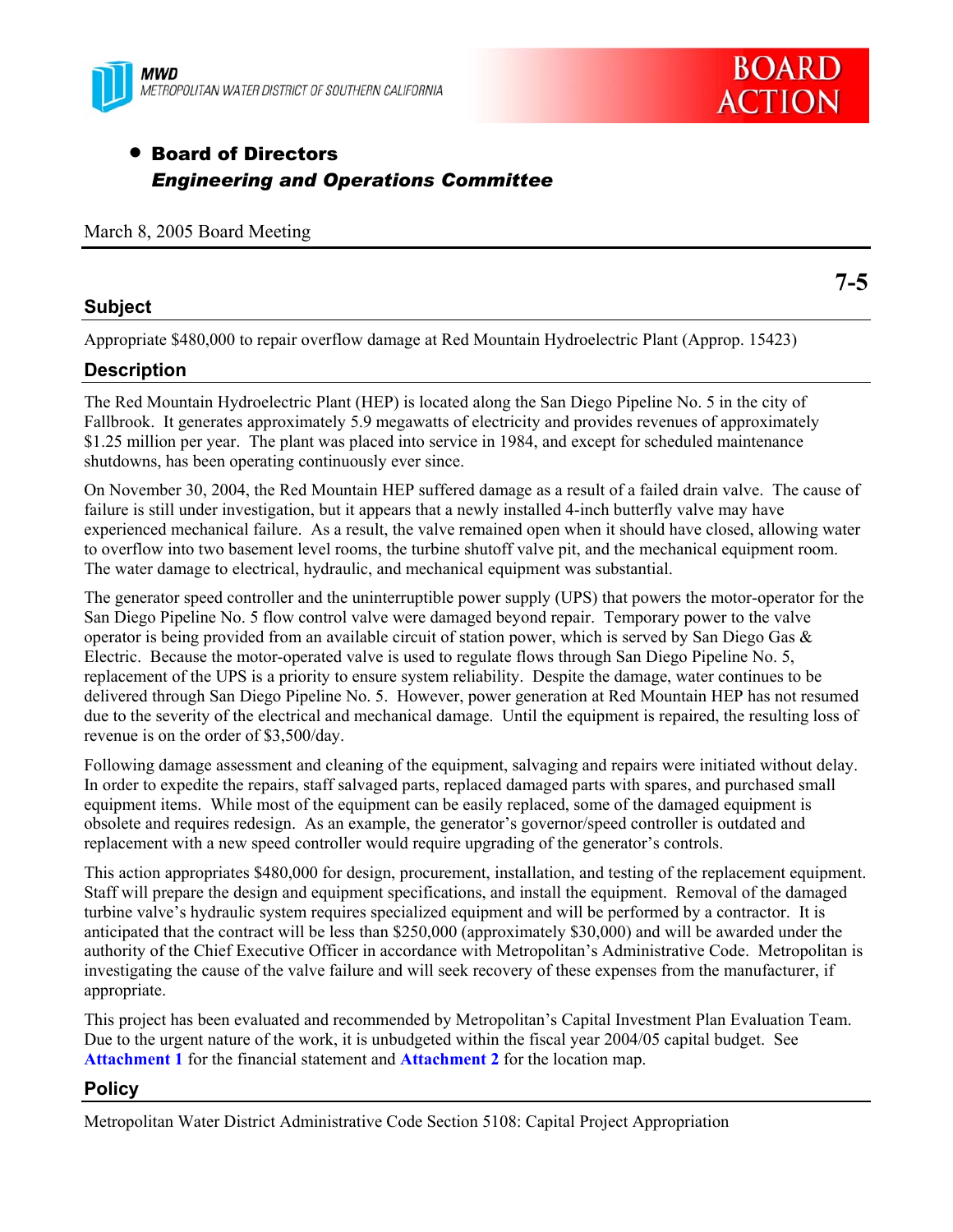## **California Environmental Quality Act (CEQA)**

CEQA determination for Option #1:

The proposed action is categorically exempt under the provisions of CEQA and the State CEQA Guidelines. The overall activities involve the funding, design, minor alterations and replacement of existing public facilities with negligible or no expansion of use and no possibility of significantly impacting the physical environment. Accordingly, the proposed action qualifies under Class 1 and Class 2 Categorical Exemptions (Sections 15301 and 15302 of the State CEQA Guidelines).

The CEQA determination is: Determine that pursuant to CEQA, the proposed action qualifies under two Categorical Exemptions (Class 1, Section 15301 and Class 2, Section 15302 of the State CEQA Guidelines).

CEQA determination for Option #2:

None required

### **Board Options/Fiscal Impacts**

#### **Option #1**

Adopt the CEQA determination and appropriate \$480,000 for design, procurement, installation, and testing of equipment damaged by an overflow at Red Mountain Hydroelectric Plant.

**Fiscal Impact:** \$480,000 of unbudgeted capital funds. If the Board approves this option, the fiscal year 2004/05 CIP expenditure plan will be adjusted for this project.

#### **Option #2**

Do not authorize funds for this work.

**Fiscal Impact:** Loss of power generation revenue of approximately \$1.25 million annually.

#### **Staff Recommendation**

Option #1

L Walle 2/1/2005 *Roy L. Wolfe Date* 

*Manager, Corporate Resources* 

*Gilbert F. Ivey* 

*Interim Chief Executive Officer* 

2/14/2005 *Date* 

**Attachment 1 – Financial Statement** 

### **Attachment 2 – Location Map**

BLA #3455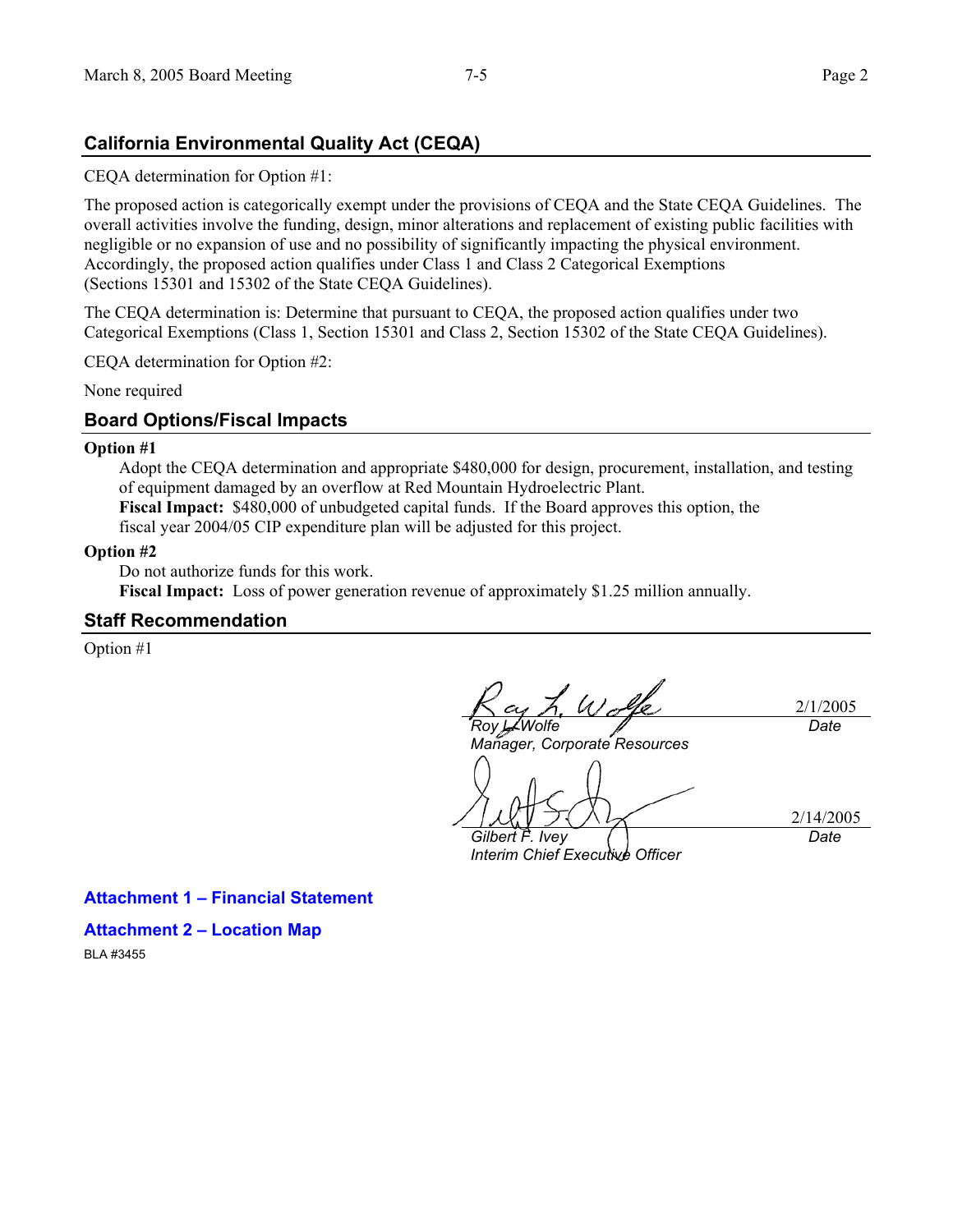# **Financial Statement for the Red Mountain Hydroelectric Plant Damage Repair**

Board Action No.1 for Appropriation No. 15423 for repair of overflow damage at Red Mountain Hydroelectric Plant:

|                                                                                         | <b>Board Action</b><br><b>No. 1</b><br>(March 2005) |         |
|-----------------------------------------------------------------------------------------|-----------------------------------------------------|---------|
| Labor                                                                                   |                                                     |         |
| Design and Specifications                                                               | \$                                                  | 25,000  |
| Owner Costs (Program management, control<br>system integration, and bidding<br>process) |                                                     | 72,000  |
| <b>Metropolitan Force Construction</b>                                                  |                                                     | 175,000 |
| Materials and Supplies                                                                  |                                                     | 110,000 |
| <b>Incidental Expenses</b>                                                              |                                                     | 3,000   |
| Professional/Technical Services                                                         |                                                     | 10,000  |
| Equipment Use                                                                           |                                                     | 3,000   |
| Contracts                                                                               |                                                     | 30,000  |
| <b>Remaining Budget</b>                                                                 |                                                     | 50,000  |
| <b>Total</b>                                                                            | S                                                   | 480,000 |

# **Funding Request**

| <b>Program Name:</b>              | Red Mountain Hydroelectric Plant Overflow Repairs             |                                  |             |  |
|-----------------------------------|---------------------------------------------------------------|----------------------------------|-------------|--|
| <b>Source of Funds:</b>           | Revenue Bonds, Replacement and Refurbishment or General Funds |                                  |             |  |
| <b>Appropriation No.:</b>         | 15423                                                         | <b>Board Action No.:</b>         |             |  |
| <b>Requested Amount:</b>          | \$<br>480,000                                                 | <b>Capital Program No.:</b>      | $15423 - I$ |  |
| <b>Total Appropriated Amount:</b> | $\mathbb{S}$<br>480,000                                       | <b>Capital Program Page No.:</b> | N/A         |  |
| <b>Total Program Estimate:</b>    | 480,000<br>S                                                  | <b>Program Goal:</b>             | Reliability |  |